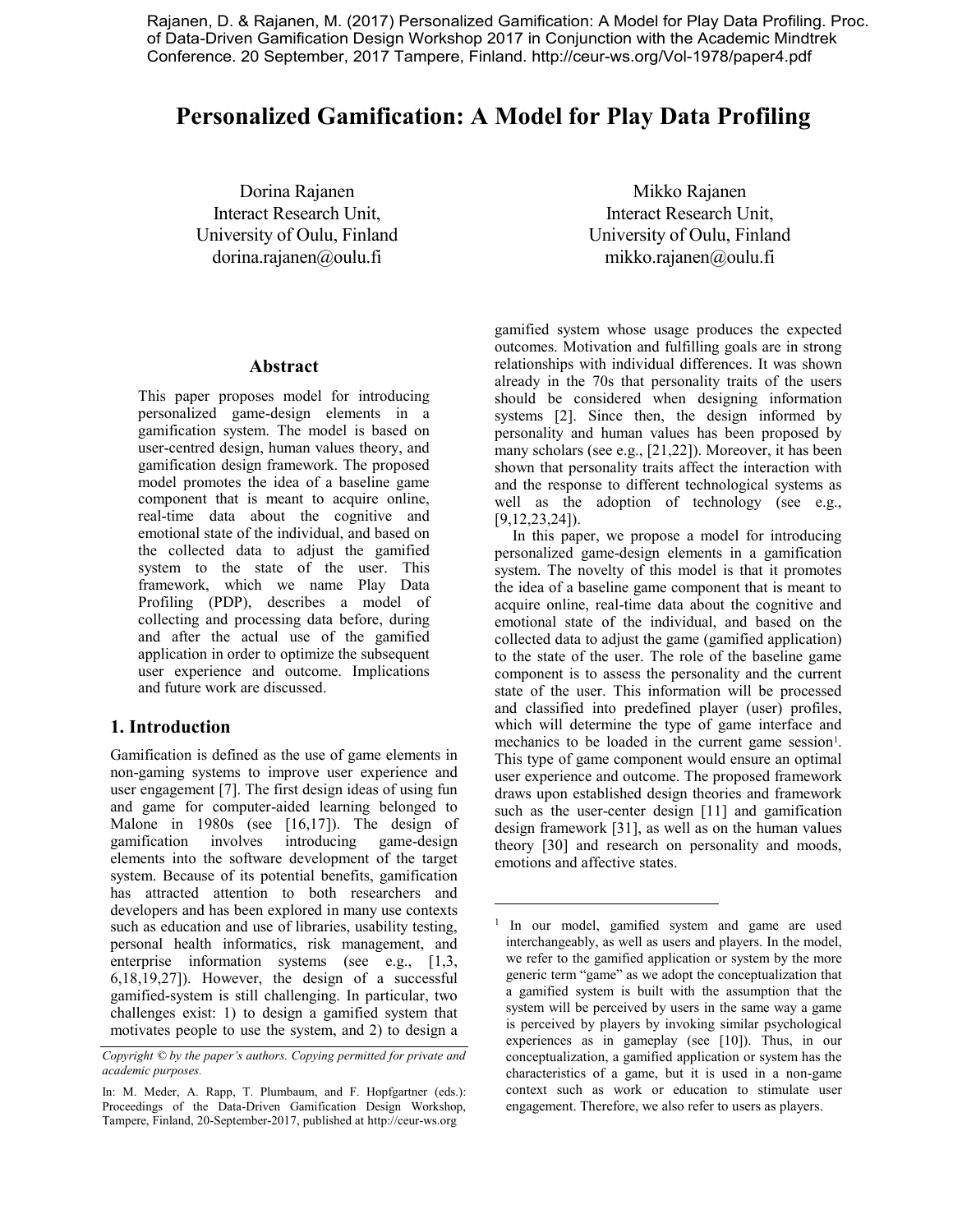The paper is structured as follows. Section 2 describes the theoretical background and related work. Section 3 describes the proposed framework. Section 4 discusses the implications and future work.

## **2 Theoretical Background**

#### **2.1 User-centred and gamification design**

User-centred design (UCD) is an approach used throughout the entire system development cycle to ensure the developed system fulfils the usability requirements [11]. This means that the developed system matches the user profile, goals, and needs (see e.g., ISO 9241-210 [11]). The UCD process is iterative and incremental; different designed solutions are created and tested [26] by employing usability knowledge and methods. The design activities specified in ISO 9241-210 are: 1) understand and specify organizational requirements; 2) understand and specify context of use; 3) produce design solutions; 4) evaluate design against requirements.

Usability is very important for the game to be well received and successful [8] in terms of satisfaction, efficiency, and effectiveness [5]. In addition, user experience (UX) is a dimension of user satisfaction that should be taken into account when designing and evaluating games. User experience is defined as being the sum of an individual's "perceptions and responses that result from the use or anticipated use of a product, system, or service" [11]. UX is thus associated with the internal state of the user when interacting with a product in different stages of use (before, during, and after) and it is believed to affect the overall satisfaction with the product (see e.g., [5]).

UCD approach is applied successfully in various contexts of use of information systems; however, in the game development, the application of UCD is more challenging because the entertaining nature of the games makes more difficult and complex to design and assess the fun of the game and the user engagement.

In the gamification context, there are several gamification frameworks proposed in the literature that address the user dimensions and propose design recommendations to ensure the fun in the game (e.g., [7,31]). Deterding et al. [7] identify as the most effective game design elements that elicit user engagement the so-called points, badges, and leaderboards; these elements appear in most of the

games and can be associated with intrinsic and extrinsic motivation (see [13]). Werbach and Hunter [31] approach the user by guiding the development to define the business goal, target behaviors, and players' characteristics and types. Nevertheless, in the gamification domain, the gamified solution has to be both engaging and fit to the organizational purpose; therefore an integration of UCD and a gamification framework would ensure that usability and UX requirements are fulfilled by using a range of methods and techniques centered around usability and UX at each step in the gamification process (see [25]).

## **2.2 Personality, values and emotions**

Both the UCD and the gamification design models stress the importance of understanding and defining the user characteristics. In addition, the UCD provides the methodology to ensure that these characteristics are well understood and taken into account in the design, thus, complementing the gamification design framework by providing actionable guidelines to ensure satisfactory usability and UX. One of the guidelines refers to defining all relevant dimensions of players in the context of use and describing the players in terms of personas (i.e., user representatives) (see [4]). Personality, psychology, and behavioral phenomena should be addressed when profiling the players [7] and these profiles should be taken into account in the design.

However, studies focusing on individual differences define the individual characteristics in several ways, for example, by demographics (e.g., age, gender, education), personality type (e.g., the Big Five personality types [9,12]), behavioral-disposition traits (approach and withdrawal motivation [23,24]), human values [29]. Of particular interest is the human values theory by Schwartz [30] which posits that "(1) values are concepts or beliefs, (2) pertain to desirable end states or behaviors, (3) transcend specific situations, (4) guide selection or evaluation of behavior and events, and (5) are ordered by relative importance." The human values can be therefore seen as individual characteristics that guide and motivate people in their life, and examples of such value types are selfdirection, hedonism, and achievement. This theory has been also used in system design to cluster users by motivational values (see e.g., [29]). Moreover, recent research shows that mood, cognitive and emotional states affect the user experience and responses to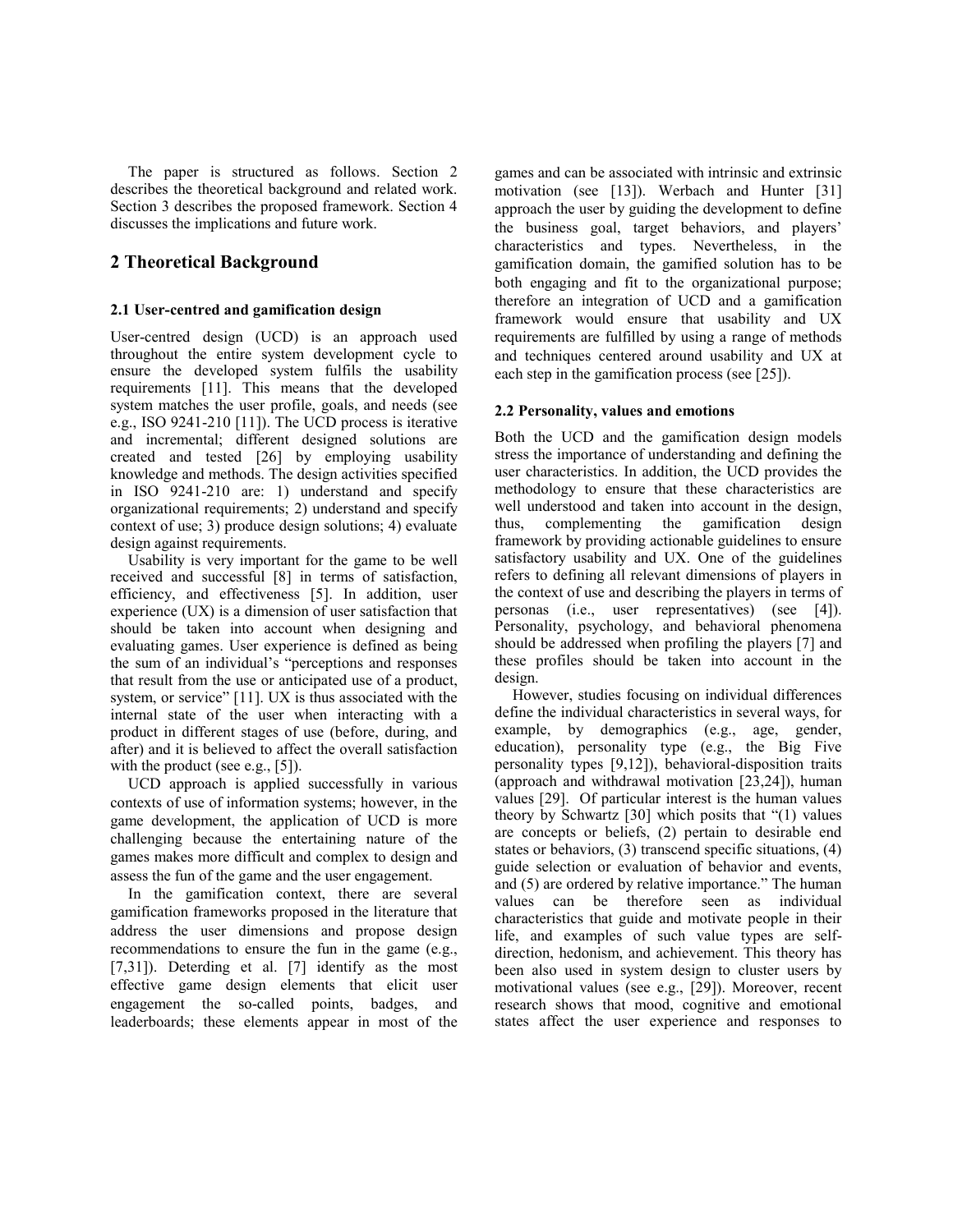interaction with a system, product or service. However, satisfaction and affective states are complex concepts to define and measure as they are multidimensional and time-dependent [28]. Scherer [28] classifies the affective states based on two dimensions (duration and intensity) into several constructs such as: personality traits, attitudes, interpersonal stances, mood and emotions. Emotions themselves can be defined and categorized in several ways such as discrete (anger, happiness, etc.), bi-dimensional (along the valence and arousal axes) (see [14]).

Given the diversity of users and user dimensions, the profiling of players and the clustering of the players by meaningful profile characteristics is important for the success of the game according to UCD and gamification principles (see [11,31]). However, the clusters/profiles are not necessarily stable in time, but they change over time (i.e., one player can be categorized according to his/her characteristics and behavior as belonging to one profile cluster at a certain time, but later his/her profile can change). Moreover, there are individual characteristics that are inherently fluctuating such as mood, tiredness, and emotions. Table 1 illustrates different types of individual characteristics classified by the degree of variation along time. As they influence and are being influenced by the gameplay, system developers should take them into account when developing a game or a gamified system. In the next section, we propose a model of gamification system that takes into account this variation and transition of player profiles.

Table 1: Individual characteristics of players by degree of variation along time

| Small or no<br>variation | Moderate<br>variation | <b>High variation</b> |
|--------------------------|-----------------------|-----------------------|
| Gender                   | Attitudes             | Mood                  |
| Nationality              | Values                | Emotions              |
| Personality traits       | Socio-cultural        | Cognitive load        |
| <b>Education</b> level   | Experience            | Psychophysiological   |

## **3 Play Data Profiling (PDP) Model**

UCD and gamification design models focus on system development, namely they provide guidelines to design, development, and evaluation of a gamified system, software or service that fulfills the needs of the players and organization. For this purpose, one widely used

method in UCD is to identify and define persona profiles based on individual characteristics such as personality, demographics, roles, and needs. However, these profiles identified during the system development cover only partially the characteristics of the users, namely the ones that are relatively stable such as age, gender, and personality traits. On the other hand, users have different moods, values, and psychophysiological states (e.g., high level of stress as indicated by heart rate or electrodermal activity) that are fluctuating over a certain period of time and which influence the user experience.

Therefore, we propose that in addition to profiling the target users during the development cycle, a gamified system should be built in such a way that it collects on-line, real-time play data based on which profiling continues also after the system development. Thus, the proposed Play Data Profiling (PDP) model states that the gamification elements can be adapted and personalized based on the interaction and/or psychophysiological data collected before, during and after each gameplay session in order to fit best to the current state of the player (user). The assessment of the player (user) or game session at a particular time may determine a transition from one profile cluster to another or an update in the player profile, which in turn may determine a change in the game interface and gameplay. Thus, this model proposes that a gamification system is composed of a set of alternative designs corresponding to different profiles and player (user) states. These alternative designs are pre-built based on the UCD guidelines and gamification design principles. During the play, on-line evaluations of the game sessions and the player are performed using builtin game analytics which provide new information for the profiles and the current state of the player. The play data profiling is then used to personalize the gameplay and the game interface.

PDP model presents a gamification system as consisting of three parts: 1) the pre-play data profiling component, 2) gameplay, and 3) post-game analysis (see Figure 1).

The first component is meant to provide a baseline interaction with the system of a short duration (e.g., 3 min) during which the player is assessed; for the player it acts like a "warm-up" session before the actual play. For example, different stimuli related to the business objectives of the gamified system and to the overall categorization of the player persona profile categories are presented, while the system collects and analyzes different interaction events (e.g., mouse movements,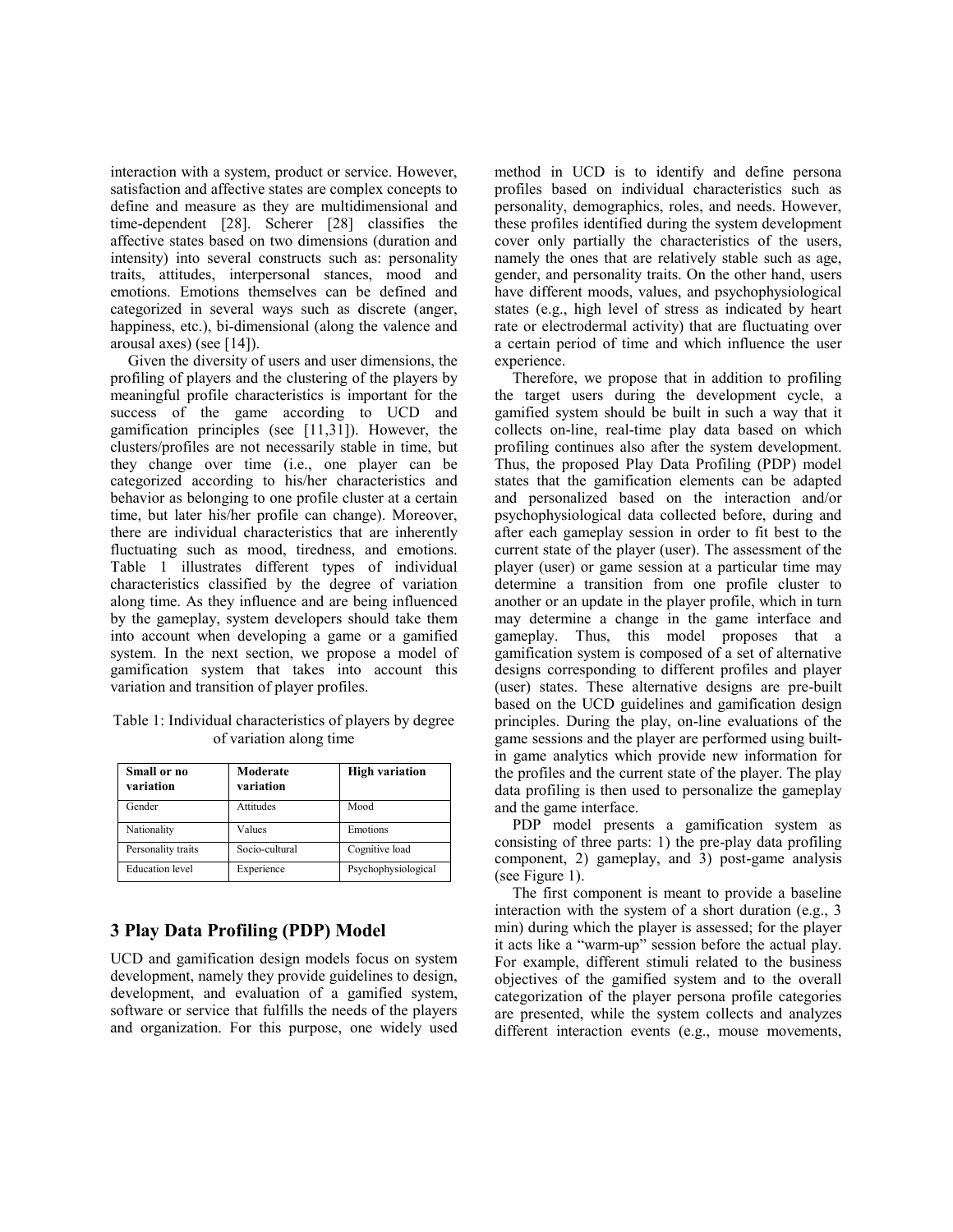choices, time taken) and, if possible, psychophysiological measures (eye tracking, heart rate, skin conductance, etc.) to measure stress level, emotional states, and cognitive load. During and after this "warm-up" session, a machine learning based preplay data profiler evaluates the user interaction events and the psychophysiological measurements in order to identify the best player persona profile category for this individual player. The system uses this categorization to personalize and tailor the gamification elements (target behaviors, activity loops, elements of fun, and tools) in the gamified system in next step in order to maximize the player engagement, fun, and fulfillment of the business objectives.



Figure 1: Play Data Profiling model. The baseline "warm-up" component collects and analyses pre-play data, based on which a personalized game is provided. Player profile is also updated with the new information. The gameplay component collects the data during the actual game. The post-play component uses the game play data to update the profile.

Every time a baseline is created at the beginning of a game session, some of the information is taken from the player profile (i.e., the player profile acts like a schema or template on which pre-play data are contrasted and

integrated). After the baseline is created, the new information obtained during pre-play session is fed back into the player profile, and thus some updates in the player profile are possible and enabled by the system (thus, the system is constantly learning the player profile and the baseline is created not only based on the real-time data, but also on historical data and the player profile by using machine learning techniques). To build this component both the UCD and gamification design principles are employed; the assessment of the profile at this stage is automatic, but it has to include knowledge of the users, their needs, and characteristics, as well as behavioral data (such as user selections) collected during the baseline.

The second component in the PDP model represents the actual gameplay or system use, personalized so it matches the player profile and the current state evaluated by the first component. While the user interacts with the gamified system, the system collects logs of interaction events (and psychophysiological measures) until the play session ends. This component also utilizes elements from both the UCD and gamification design principles; the designers of the system must identify the business objectives, define the target behaviors, activity loops, elements of fun, and the available tools employing the UCD process and methods.

The third component in the PDP model represents a machine-learning component for processing the play data of the user, his/her current mood, values, emotional and cognitive states and the success of the gamification. Were the business objectives and target behaviors successfully fulfilled? Was the gameplay session fun to the user? These assessments as well as the identified play patterns are fed back into the profiling of the player, and the update is used in further sessions of the same player or other players.

Along with the conceptual model of collecting and processing play data in different stages of use of a gamified system (Figure 1), we illustrate the model from the perspectives of a designer and of a machine learning developer. Figure 2 describes the PDP model from the designer perspective. The UCD process and methods, and the gamification design principles are employed to define meaningful profiles, to create alternative game designs (interface, mechanics, gameplay elements) to match the business objectives and the player profiles, and to define criteria for the post-play evaluation and profiling. Here designers employ various methods, techniques, and tools in order to collect and analyze the data such as heuristics and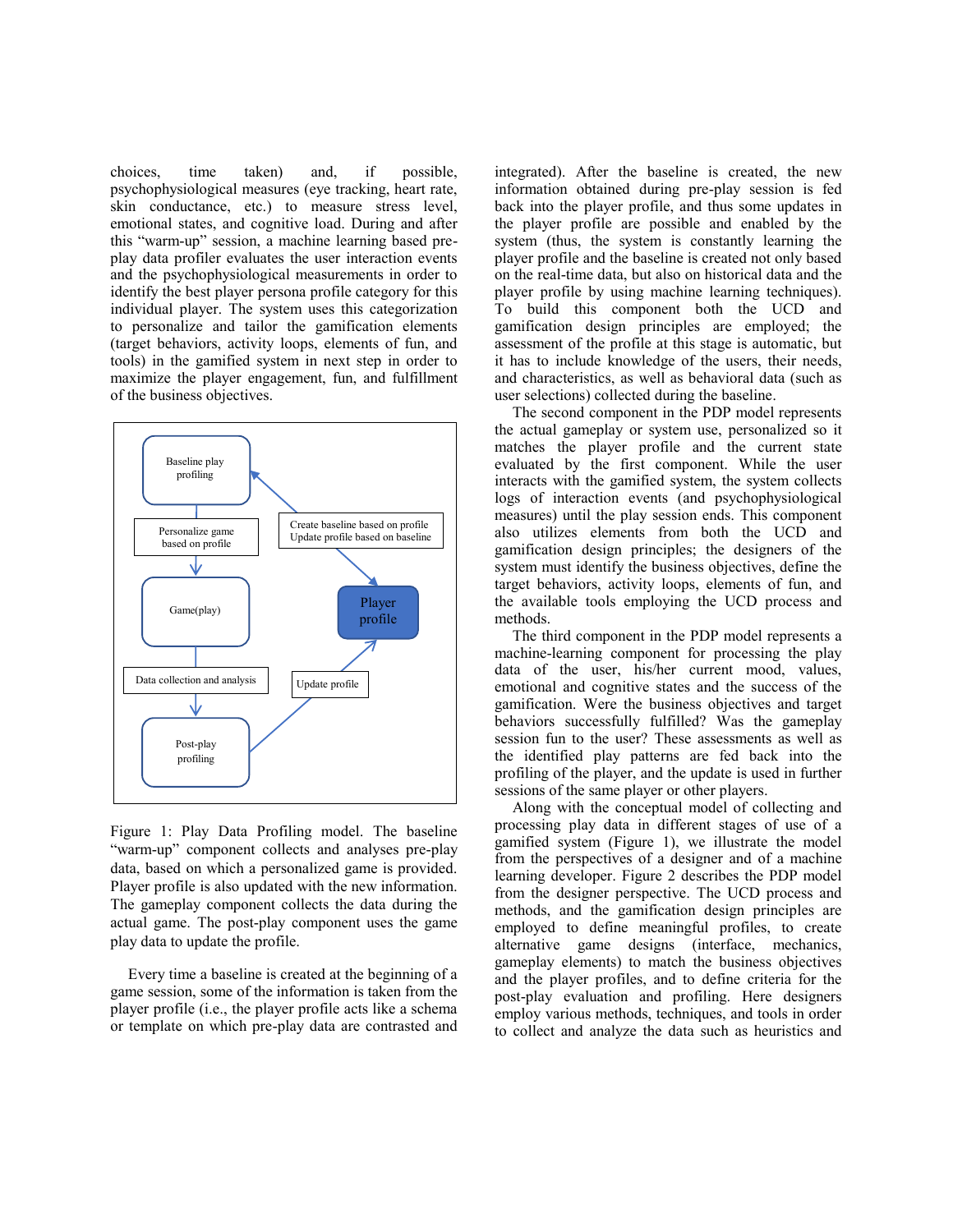usability engineering [20], psychophysiological measurements [15], and other user testing methods.



Figure 2: Play Data Profiling model from the designer/developer perspective.



Figure 3: Play Data Profiling model from the machinelearning perspective.

Figure 3 describes the PDP model from the machinelearning perspective. As the amount of the gathered during the baseline and actual play is very big, and the processing needs are in real-time, advanced machinelearning algorithms and methods should be developed and utilized in order to obtain timely information about the current player and categorize it in a meaningful profile. Moreover, at post-play stage the huge amount of log data (as well as physiological data) requires also machine-learning methods to make sense of the data and update the profile database with new information about the game session, player, and fulfilled objectives.

As in different stages of game development and game play different data are collected, Table 2 illustrates different types of data collected during the gamification cycle. The table is not exhaustive and not all categories are compulsory (for example, psychophysiological measurements are not always possible to obtain during the actual game play). During the design and development, the range of data acquisition methods and protocols (e.g., experiments, tests, observations, surveys, expert evaluations, etc.) is limited only by the available resources; on the other hand, during baseline and gameplay the acquisition should be carefully implemented so not to disrupt the play experience. Inquiry methods can also be employed if the questions are well integrated into the game interface (for example, at the end of the game session one question can be "Are you satisfied with the game session today?", or depending on the game domain and business objective a more concrete, context-specific question or a question to describe the mood of the player).

Table 2: Gamification cycle and data acquisition

| <b>Game Design and</b><br>Development (1)               | <b>Baseline and Game play (2)</b>                          |
|---------------------------------------------------------|------------------------------------------------------------|
| Observational data                                      | User inputs (e.g., mouse clicks,<br>scrolling)             |
| Inquiry data (questionnaires,<br>surveys, focus groups) | User choices or selections                                 |
| Heuristics                                              | Time                                                       |
| User testing using various methods<br>(see column 2)    | Psychophysiological measurements<br>including eye tracking |

## **4 Discussion**

This paper proposed a play data profiling model for data-driven personalization of gamified systems. The model is based on the user-centred design model, human values theory, and gamification design framework. The proposed model introduces the concept of a baseline game component that acquires online,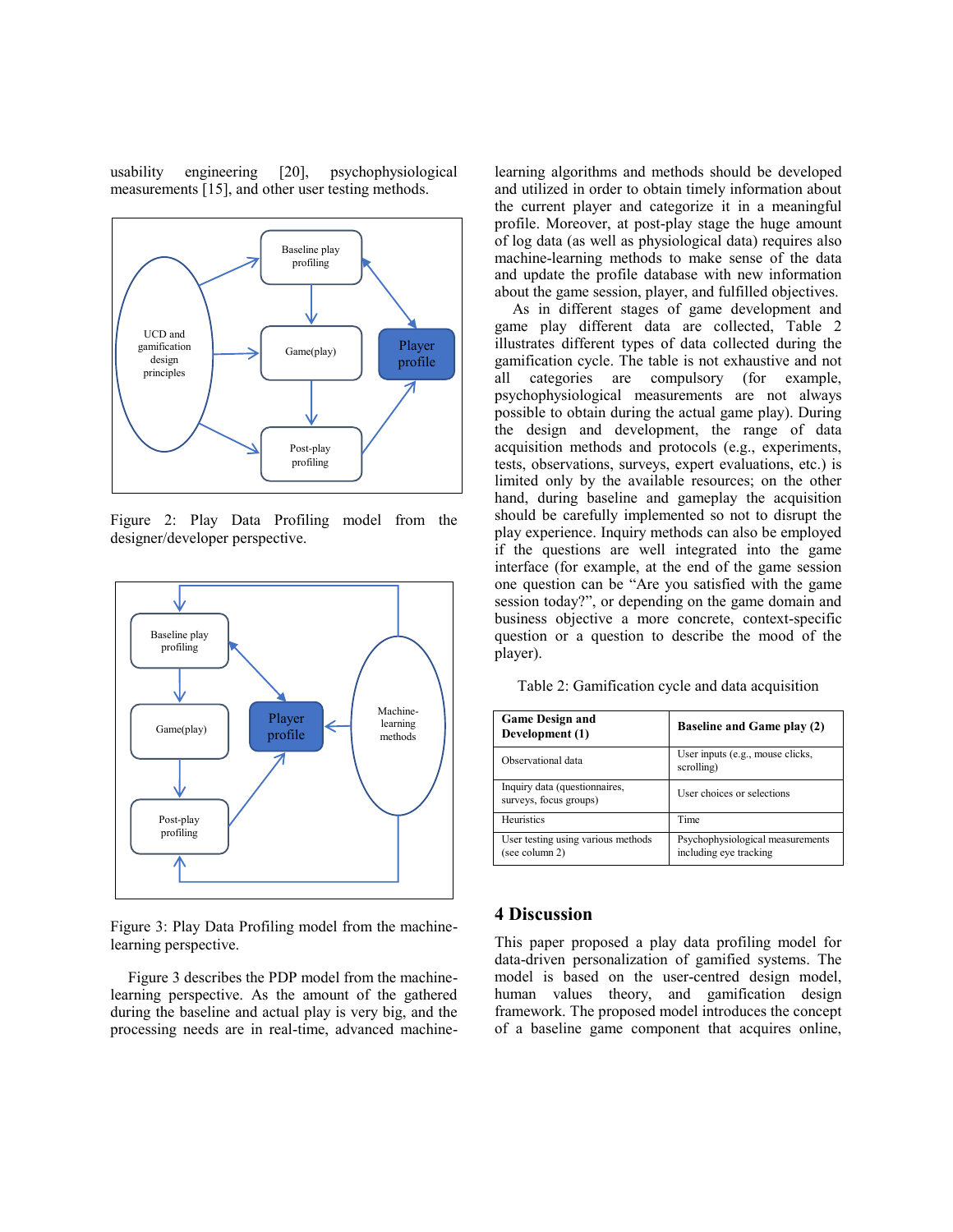real-time data about the cognitive and emotional state of the individual and based on the collected data, the system adjusts the game interface and elements to the current state of the player. This model, named Play Data Profiling (PDP), describes a process of collecting and processing data before, during and after the actual play in order to optimize the subsequent user experience and the outcome from both the user and the business perspectives.

#### **4.1 Implications**

The PDP model has implications to research and practice. First, it provides the researchers and practitioners a model of personalized gamified system that utilizes behavioral, physiological, psychological, environmental (context of use, business objectives), and social data as well as machine learning (data mining, statistics, and AI) techniques to provide tailored game elements to users with different characteristics. This model can be empirically tested and further refined and expanded. Second, it provides researchers and practitioners an iterative model for continuous player persona profiling before, during and after gameplay. Third, the gamified systems personalized through PDP model have an impact on users, since it can be assumed that personalizing the gameplay experience to suit the current player profile and psychophysiological state of the user will make each gameplay experience more engaging, fun, positive, and productive for the user. Therefore, designing gamified systems using PDP model can also help the system to fulfill its business objectives, since they will have a positive impact on target behaviors.

However, the play data acquisition, analysis, and profiling for personalizing the gamification carries some significant ethical implications and challenges that the designers have to take into account. The users should be made aware that their interaction with the system and/or their psychophysiological state will be logged in particular ways for data acquisition, analysis, and player profiling. Ideally, the user should be given a choice regarding the degree of personalization they are comfortable with. This degree of voluntary personalization could range from no personalization at all, to full personalization, and various degrees of privacy in between. In case of user not giving his/her consent to any personalization or data collection, the gamified system should have a pre-defined generic player profile, which should be the best compromise between different player profiles identified during the design phase.

## **4.2 Future Work**

In the future, the PDP model might be empirically evaluated through an evaluation prototype such as a proof-of-concept system. This prototype could be a simple, small-scale gamified system, for example a website or app with educational goals. To implement the model in a real system requires managing the following challenges: 1) availability of computational resources for data storage and processing, 2) data security, 3) data complexity, 4) design complexity. However, these complexities can be tackled by employing an incremental and iterative approach which starts with a simple system and adds new features over time. The idea is to design the gamified system in a way that it allows the system to adapt as it learns the users' behaviors and profiles.

# **References**

- [1] P. Bajdor and L. Dragolea. The gamification as a tool to improve risk management in the enterprise. *Annales Universitatis Apulensis Series Oeconomica*, *13*(2), 2011.
- [2] M. L. Bariff and E. J. Lusk. Cognitive and personality tests for the design of management information systems. *Management Science*, *23*(8) (pp. 820-829), 1977.
- [3] M. Barr, K. Munro and F. Hopfgartner. Increasing engagement with the library via gamification. In *Proceedings of the GamifIR 2016 Workshop*, Pisa, Italy, 2016.
- [4] R. Bartle. Hearts, clubs, diamonds, spades: Players who suit MUDs. *Journal of MUD research*, *1*(1), 19, 1996.
- [5] N. Bevan, J. Carter and S. Harker. ISO 9241- 11 revised: What have we learnt about usability since 1998?. In *International Conference on Human-Computer Interaction* (pp. 143-151). Springer International Publishing, 2015.
- [6] P. Brauner, A. C. Valdez, U. Schroeder and M. Ziefle. Increase physical fitness and create *health* awareness through exergames and gamification. In *Human factors in computing*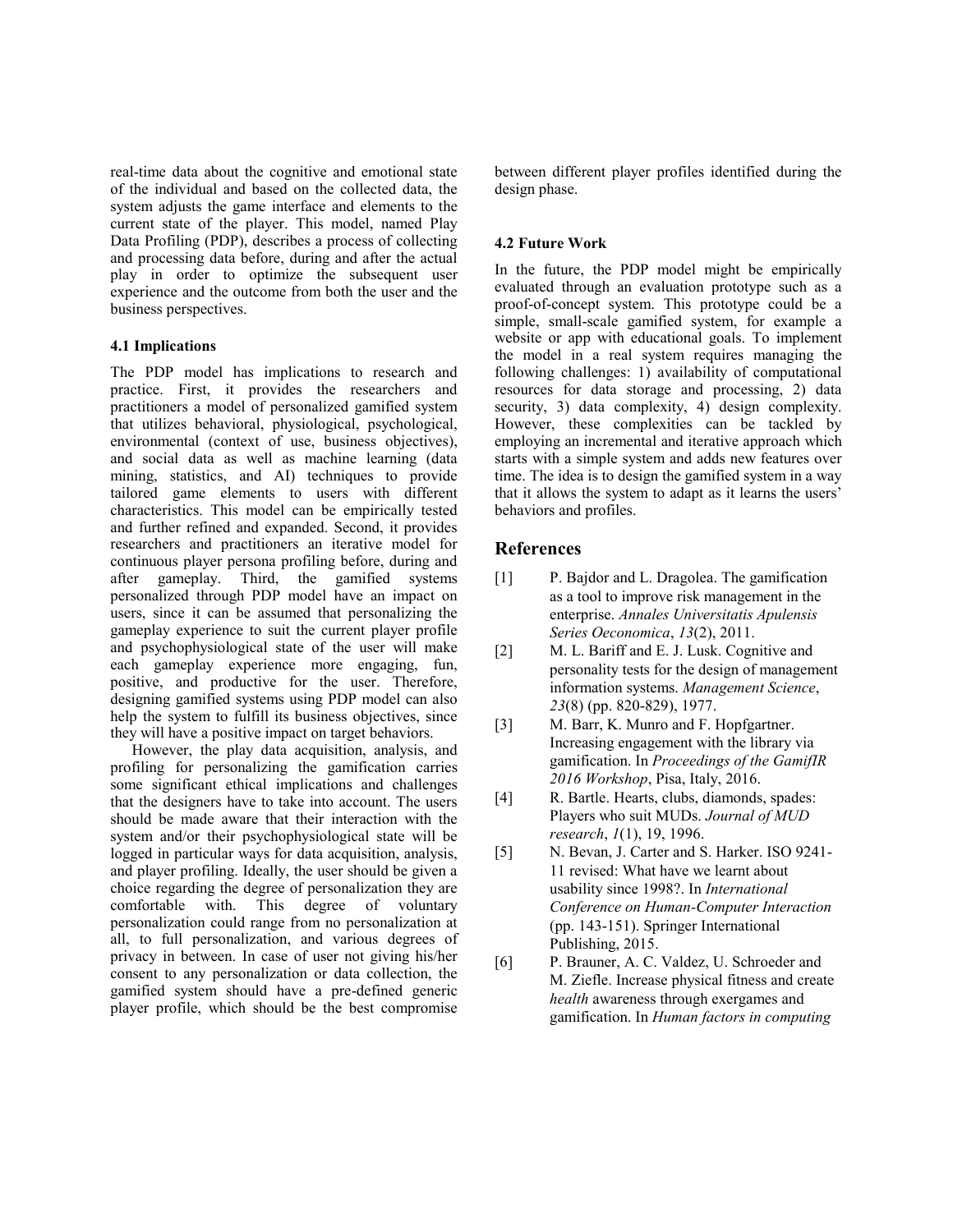*and informatics* (pp. 349-362). Springer, Berlin, Heidelberg, 2013.

- [7] S. Deterding, M. Sicart, L. Nacke, K. O'Hara and D. Dixon. Gamification: using gamedesign elements in non-gaming contexts. In *CHI'11 Extended Abstract. on Human Factors in Computing Systems* (pp. 2425-2428). ACM, 2011.
- [8] M. A. Federoff. *Heuristics and usability guidelines for the creation and evaluation of fun in video games*. Doctoral dissertation, Indiana University, 2002.
- [9] S. Halko and J. A. Kientz. Personality and Persuasive Technology: An Exploratory Study on Health-promoting Mobile Applications. In *Proceedings of the 5th International Conference on Persuasive Technology (PERSUASIVE'10)*. Springer-Verlag, Berlin, Heidelberg, (pp. 150–161), 2010.
- [10] K. Huotari and J. Hamari. Defining gamification: A service marketing perspective. In *Proc. of the 16th International Academic Mindtrek* Conference, Mindtrek '12, (pp. 17– 22), New York, NY, USA, 2012. ACM.
- [11] ISO 9241-210*. Ergonomics of human system interaction-Part 210: Human-centred design for interactive systems*. International Standardization Organization (ISO), 2010.
- [12] Y. Karanam, L. Filko, L. Kaser, H. Alotaibi, E. Makhsoom, and S. Voida. Motivational Affordances and Personality Types in Personal Informatics. In *Proc. of the 2014 ACM International Joint Conference on Pervasive and Ubiquitous Computing: Adjunct Publication (UbiComp '14 Adjunct)*. ACM, New York, NY, USA, (pp. 79–82), 2014.
- [13] I. Karatassis and N. Fuhr. Gamification for WebSAIL. In *GamifIR@ SIGIR* (pp. 15-20), 2016.
- [14] J. M. Kivikangas. *Emotion and Social Context in Digital Game Experience* (Doctoral dissertation). University of Helsinki database, HELDA, 2015.
- [15] J. M. Kivikangas, G. Chanel, B. Cowley, I. Ekman, M. Salminen, S. Järvelä and N. Ravaja. A review of the use of psychophysiological methods in game

research. *Journal of Gaming & Virtual Worlds, 3*(3), (pp. 181-199), 2011.

- [16] T. W. Malone. What makes things fun to learn? Heuristics for designing instructional computer games. In *Proc. of the 3rd ACM SIGSMALL symposium on Small systems* (pp. 162-169). ACM, 1980.
- [17] T. W. Malone. Heuristics for Designing Enjoyable User Interfaces: Lessons from Computer Games. In *Human Factors in Computer Systems.* (pp. 1-12). Norwood, NJ: Ablex Intellect Books, 1984.
- [18] M. Meder, T. Plumbaum, and S. Albayrak. Learning gamification design – An usability first approach for the enterprise infoboard experiment. In *Proceeding of theGamifIR 2016 Workshop,* Pisa Italy, 2016.
- [19] C. I. Muntean. Raising engagement in elearning through gamification. In *proceedings of the 6th International Conference on Virtual Learning ICVL* (pp. 323-329), 2011.
- [20] J. Nielsen. *Usability engineering.* Academic Press, Boston, 1993.
- [21] O. Nov and O. Arazy. Personality-targeted Design: Theory, Experimental Procedure, and Preliminary Results. In *Proceedings of the 2013 Conference on Computer Supported Cooperative Work (CSCW '13)*. ACM, New York, NY, USA, (pp. 977–984), 2013.
- [22] A. Pommeranz, C. Detweiler, P. Wiggers, and C. M. Jonker. Self-reflection on Personal Values to Support Value-sensitive Design. In *Proceedings of the 25th BCS Conference on Human-Computer Interaction (BCS-HCI '11).* British Computer Society, Swinton, UK, UK, (pp. 491–496), 2011.
- [23] D. Rajanen, M. Salminen and N. Ravaja. Reflections on the Use of Psychophysiology in Studying Reading on Digital Media. In Ass*ociation for Information Systems AIS Electronic Library (AISeL) IRIS Selected Papers Issue Nr 6, Paper 3*. AIS, 2015. <http://aisel.aisnet.org/iris2015/3>
- [24] D. Rajanen and M. Weng. Digitization for Fun or Reward? A Study of Acceptance of Wearable Devices for Personal Healthcare. In *Proceedings of AcademicMindtrek 2017*. Tampere, Finland. ACM, 2017.